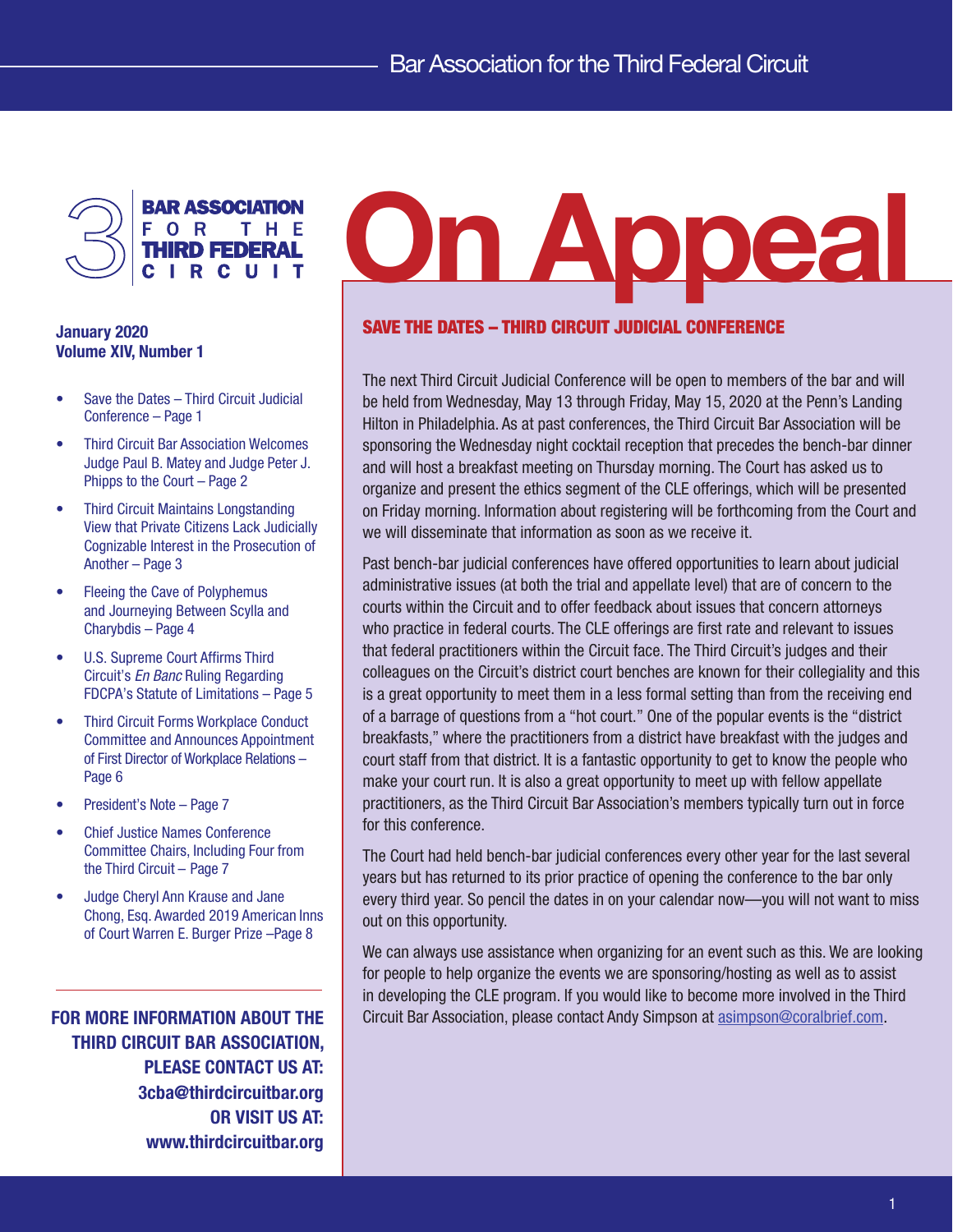

# <span id="page-1-0"></span>THIRD CIRCUIT BAR ASSOCIATION WELCOMES JUDGE PAUL B. MATEY AND JUDGE PETER J. PHIPPS TO THE COURT

[M. Patrick Yingling](https://www.reedsmith.com/en/professionals/y/yingling-m-patrick) Reed Smith LLP, Chicago, IL

The Third Circuit is now running with its full complement of 14 active judges. In 2019, the Court welcomed Judge Paul B. Matey and Judge Peter J. Phipps, and the Third Circuit Bar Association wholeheartedly welcomes Judge Matey and Judge Phipps as well.

On March 12, 2019, the U.S. Senate confirmed the nomination of Judge Matey to the Court. He fills the vacancy created when Judge Julio M. Fuentes took senior status. Judge Matey joins the Third Circuit from Lowenstein Sandler, where he was partner in the firm's litigation department.

Judge Matey was born in Edison, New Jersey. He received his B.A. from the University of Scranton and his J.D., *summa cum laude*, from the Seton Hall University School of Law. After graduating from law school, Judge Matey served as a law clerk to Judge John C. Lifland of the U.S. District Court for the District of New Jersey and to Judge Robert Cowen of the U.S. Court of Appeals for the Third Circuit. Following his clerkships, Judge Matey practiced law as a litigation associate at the Washington, D.C., law firm Kellogg, Hansen, Todd, Figel & Frederick.

From 2005 to 2009, Judge Matey worked as an Assistant U.S. Attorney for the District of New Jersey, where he prosecuted matters including complex whitecollar crimes and child protection actions, and received the Director's Award for



Superior Performance from the U.S. Department of Justice. From 2010 to 2015, he served as senior counsel and then as deputy chief counsel to Governor of New Jersey Chris Christie. From 2015 to 2018, before joining Lowenstein Sandler, Judge Matey was senior vice president, general counsel, and secretary of University Hospital in Newark.

Judge Matey's investiture ceremony was held in Newark on September 12, 2019 where the Oath of Office was administered by Justice Samuel A. Alito, Jr. Speakers included Chief Judge D. Brooks Smith, Governor Chris Christie, Craig Carpenito, United States Attorney for the District of New Jersey, Chris Porrino, former Attorney General of New Jersey and current Chair of Litigation at Lowenstein Sandler, Donald F. McGahn II, former Counsel to the President of the United States, Father Nicholas S. Gengaro, Chaplain, Seton Hall University School of Law, and Robert Luther, III, former Associate Counsel to the President.

On joining the Court, Judge Matey stated, "I am deeply honored by the privilege to serve the nation through our enduring commitment to the rule of law."

Judge Matey's chambers are located in the Martin Luther King, Jr. Federal Building and U.S. Courthouse in Newark, New Jersey. The Third Circuit Bar Association congratulates Judge Matey and welcomes him to the Court!



On July 16, 2019, the U.S. Senate confirmed the nomination of Judge Phipps to the Court. He fills the vacancy created when Judge Thomas I. Vanaskie took senior status. Judge Phipps joins the Third Circuit from the U.S. District Court for the Western District of Pennsylvania, where he served as a District Judge.

Judge Phipps was born at Dyess Air Force Base in Abilene, Texas. He earned both a B.S. in physics and a B.A. in history from the University of Dayton, *summa cum laude*, and earned his J.D. from Stanford Law School, where he served as the managing editor of the *Stanford Law & Policy Review*. Following law school, he served as a law clerk to Judge R. Guy Cole Jr. of the U.S. Court of Appeals for the Sixth Circuit. Early in his career, Phipps worked as an associate at Jones Day, where his practice focused on civil litigation.

Before ascending to the bench, Judge Phipps served as senior trial counsel in the Federal Programs Branch of the Department of Justice's Civil Division. During his 15-year tenure at the Justice Department, Judge Phipps litigated some of the most significant cases implicating the interests of the United States and received numerous awards and commendations, including the Attorney General's Distinguished Service Award.

Judge Phipps looks forward to serving on the Circuit and his chambers are located in the Joseph F. Weis, Jr. U.S. Courthouse in Pittsburgh, PA. The Third Circuit Bar Association congratulates Judge Phipps and welcomes him to the Court!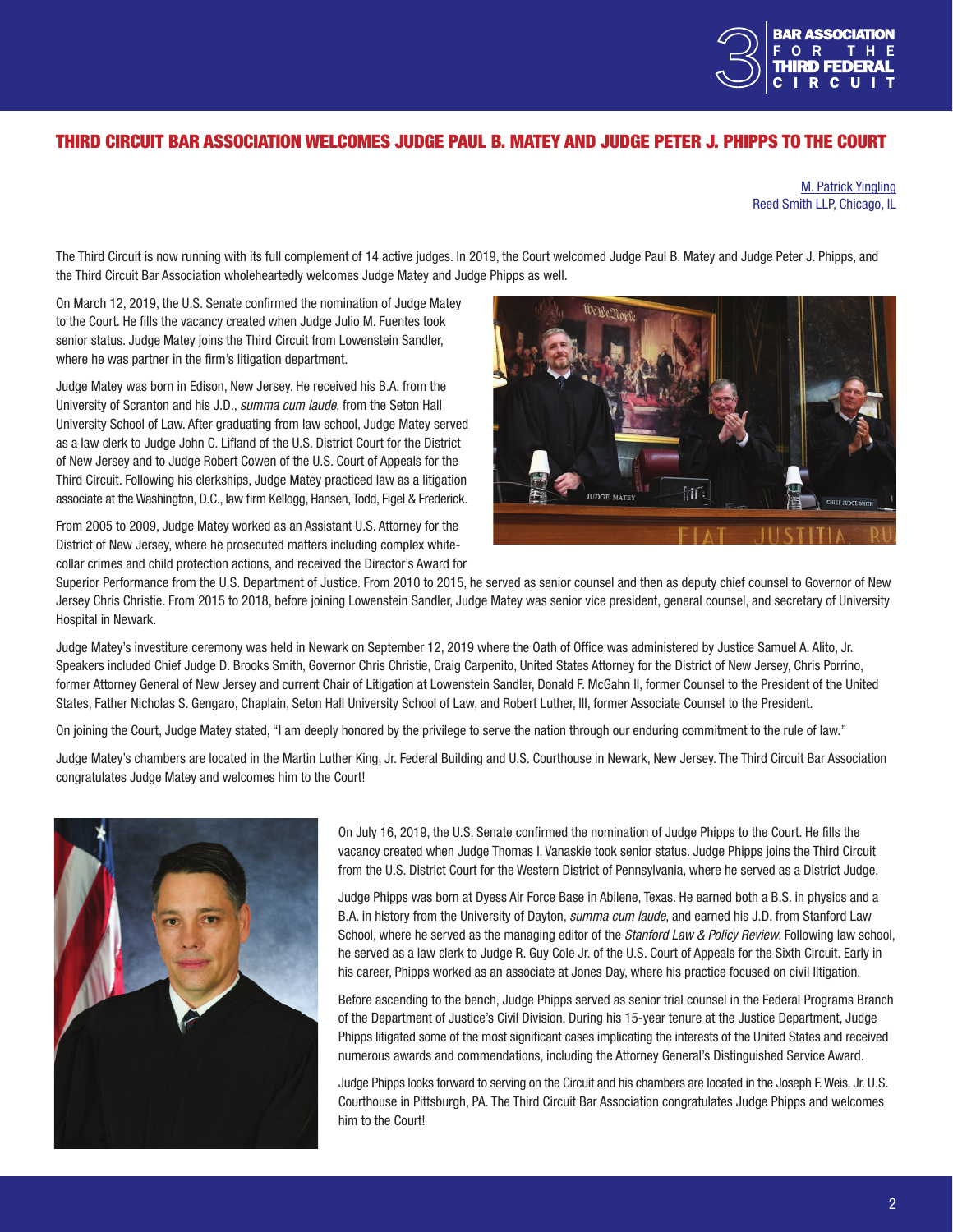

# <span id="page-2-0"></span>THIRD CIRCUIT MAINTAINS LONGSTANDING VIEW THAT PRIVATE CITIZENS LACK JUDICIALLY COGNIZABLE INTEREST IN THE PROSECUTION OF ANOTHER

*U.S. ex rel. Jean Charte v. Wegeler*, 941 F.3d 665 (3d Cir. 2019)

[Laurel Gift](https://www.schnader.com/attorneys/laurel-gift/) Schnader Harrison Segal & Lewis LLP, Pittsburgh, PA

[Danielle Bruno McDermott](https://www.schnader.com/attorneys/danielle-bruno-mcdermott/) Schnader Harrison Segal & Lewis LLP, Pittsburgh, PA

Since the Civil War, the False Claims Act ("FCA") has served to curb fraud against the federal government by encouraging private individuals to file civil actions on the government's behalf. Whether the FCA authorizes private individuals to intervene in related criminal proceedings, however, is an issue that has received little attention. The Third Circuit recently addressed that issue in *[United States ex rel. Jean Charte v. Wegeler](http://www2.ca3.uscourts.gov/opinarch/171717p.pdf)*, 941 F.3d 665 (3d Cir. 2019), and found that no such intervention is permitted under the statute.

#### The FCA Action

In *Wegeler*, relator Jean Charte commenced an action under the FCA against her employer, American Tutor, Inc., and the company's owners and officers, including James Wegeler. Charte's *qui tam* complaint alleged that during her employment she noticed questionable billing practices, including billing for absent students and services not provided, and that defendants submitted false claims for reimbursement to the United States Department of Education. Charte provided information and assisted investigators during the government's inquiry to determine if it would intervene in the FCA litigation.

While the FCA suit remained unresolved, the United States brought criminal charges against Wegeler for tax fraud and evasion. The information Charte provided "led directly" to the investigation of Wegeler, who entered a plea agreement that required him to pay \$1.5 million dollars in restitution. Subsequently, the government declined to intervene in the original FCA action.

Charte moved to intervene in the criminal proceeding against Wegeler, alleging that she had a right to a portion of the restitution as her relator's award. In *qui tam* litigation, a relator has a right to a portion of the proceeds or settlement of an action, and may receive between 10% and 25% of the monies depending on the extent to which the information provided by the relator substantially contributed to the prosecution of the FCA action. Charte argued that a portion of the restitution funds were due to her and that the criminal prosecution amounted to an "alternative proceeding" under 31 U.S.C. § 3730(c)(5). Section § 3730(c)(5) provides the relator the same rights as she would have under the original FCA action when the government decides to pursue an "alternative remedy," such as administrative proceedings. The district court, however, denied Charte's motion to intervene.

#### Third Circuit Review

The Third Circuit affirmed. The Court first explained that, under the FCA, when the government pursues an alternative remedy, the relator merely retains the right to continue as a party to the action. The Court found that allowing a relator to intervene in a criminal case on this basis would amount to providing the relator, a private citizen, an interest in the criminal prosecution of another,

which the Court found to be improper and at odds with longstanding American jurisprudence. Thus, regardless of whether the FCA's language might seem to provide a right in this manner, Charte lacked an interest sufficient to give her standing in the criminal case.

Charte argued that she was not attempting to intervene in the criminal proceedings to affect or have any say in the manner in which Wegener was prosecuted, but rather to simply protect her interest in the restitution monies secured. Charte pointed to a "similar" situation—the right of a relator to intervene in a criminal forfeiture case under 21 U.S.C. § 853—to advance her position. The Court rejected this argument, however, because Charte was "less like" the relator looking to protect a property interest in the § 853 context than she was like a victim with a right to restitution. A victim may have an interest in restitution, but nevertheless has no right to intervene to assert it. Thus, the Court determined that Charte, as a relator, lacked standing to intervene in the criminal prosecution of another, and even if she had standing to intervene only as to her alleged interest in a share of the proceeds collected by the government, the sole remedy that the FCA provides is to commence or continue her FCA action. Given this ruling, the Court had no need to—and did not—consider whether a criminal proceeding is an alternative remedy under the FCA.

#### **Conclusion**

The Court's decision is consistent with decades-long jurisprudence which makes clear that a private individual has no legally cognizable right in another's prosecution. If the Court had allowed Charte to intervene in the criminal case, this new precedent would have potentially opened the door to other third parties attempting to involve themselves in criminal proceedings for their own private interests. Criminal proceedings are premised upon the notion that the pursuit of justice is the motivating force. Prosecutors and criminal defendants must rely on the notion that each party is equally committed to seeking a just result, where society at large is the benefitting party. Allowing intervention by private individuals could potentially derail the vital pursuit of justice at work in all criminal proceedings.

The lesson for relators is that continuing or maintaining the FCA suit remains the best approach to secure their financial share of the proceeds. In Charte's case, hope remains. The Third Circuit recently revived Charte's federal *qui tam* action after the district court granted summary judgment to the defendants. Additionally, the government represented to the Third Circuit that it allows a qualified relator to receive a share of the full amount of restitution previously paid.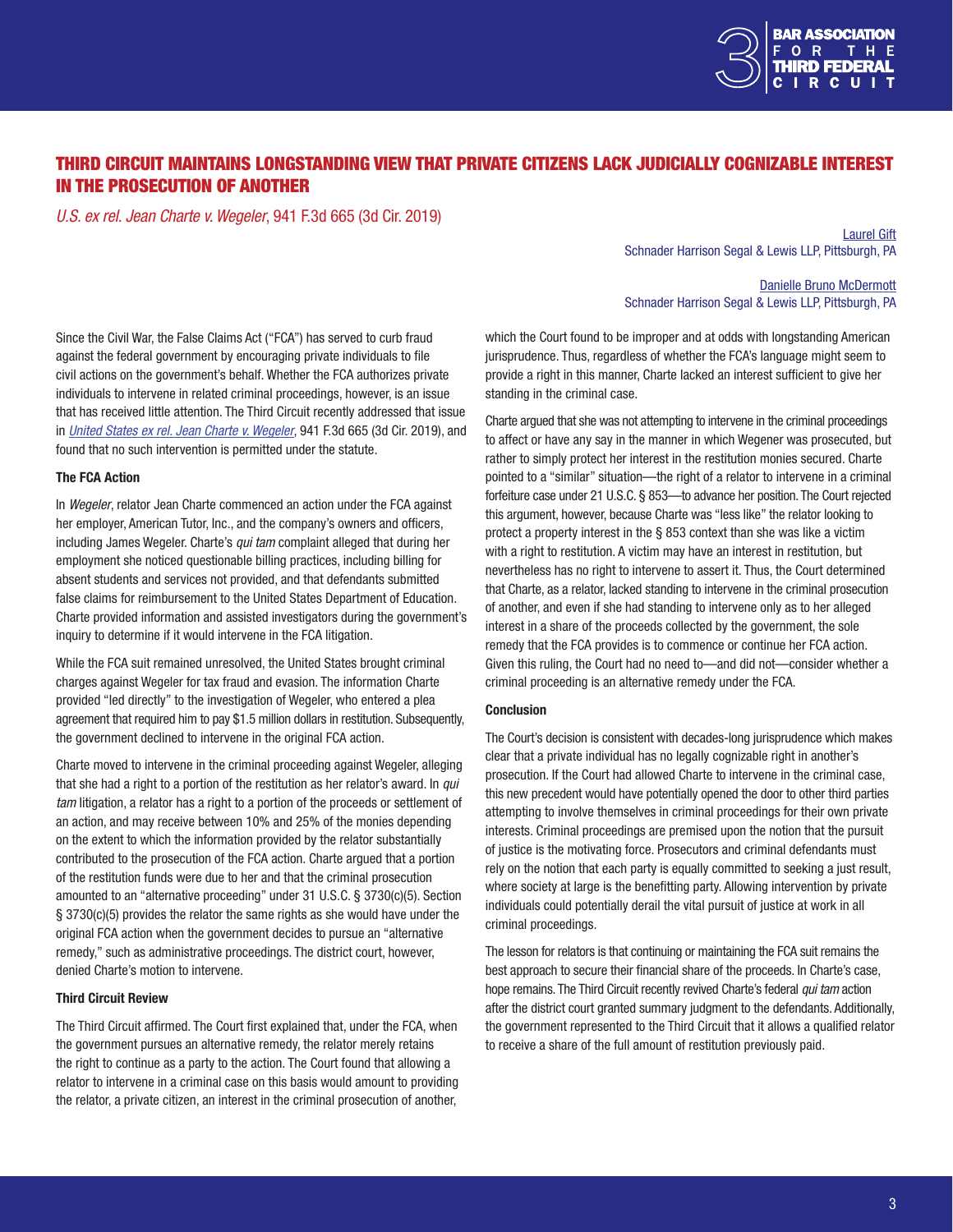

# <span id="page-3-0"></span>FLEEING THE CAVE OF POLYPHEMUS AND JOURNEYING BETWEEN SCYLLA AND CHARYBDIS

The Third Circuit embarks on an odyssey to set the record straight on final orders and appellate jurisdiction

#### *Weber v. McGrogan*, 939 F.3d 232 (3d Cir. 2019)

#### [Ezekiel K. Rediker](https://www.reedsmith.com/en/professionals/r/rediker-ezekiel-k) Reed Smith LLP, Pittsburgh, PA

In one of his first published opinions, Judge Matey takes readers on an epic journey, structuring an explanatory course on appellate jurisdiction around different themes of a Greek odyssey. The opinion in *[Weber v. McGrogan](http://www2.ca3.uscourts.gov/opinarch/164379p.pdf)* addresses a quintessential appellate issue—what constitutes a final order for purposes of appeal?— and presents a cautionary tale of a litigant who, in the court's own words, experienced "the hazards of confusion or misunderstanding as to the time for appeal" and "finished her odyssey like the fabled hero: back where she began" with a "live action still pending before the District Court."

In November 2014, Plaintiff Amy Weber filed a *pro se* lawsuit in the U.S. District Court in New Jersey, alleging that she experienced harm relating to a child custody matter pending in state court. The district court dismissed her case without prejudice on abstention grounds, citing her ongoing state court litigation. Weber filed a notice of appeal, and the Clerk of the Third Circuit notified Weber that because her lawsuit was dismissed without prejudice, her appeal would "be submitted to a panel of this Court for possible dismissal due to a jurisdictional defect" and "may not be reviewable at this time by a court of appeals." In response, Weber asked the district court to enter a final order, but the district court never responded. Weber then voluntarily dismissed her appeal.

A few months later, the defendants asked the district court to dismiss Weber's action with prejudice. The district court made an entry on the docket stating "Civil Case Terminated" with a note referring to the court's earlier order dismissing the complaint without prejudice. Weber then appealed again, arguing that she should be heard on the merits because (1) the docket entry terminating the case qualified as a final judgment, or (2) the initial dismissal without prejudice matured into a final judgment.

In a precedential opinion authored by Judge Matey and joined by Judge Jordan and Judge Bibas, the Court rejected both arguments. First, the Court noted that the docket entry terminating the case was not a final order because it was a

 "utility event," an ECF designation that records an event or action in the life of a case." The Court distinguished a "utility event" from a "text order," which "as its name suggests, is an order of the court, with specific text granting, denying, or otherwise resolving a motion or, ultimately, a case." Text orders are the most significant of the ECF filings because they "contain an electronic signature of a judge." In contrast to text orders, utility events "are not orders of the district court nor are they signed by a judge" and thus "they cannot serve as the foundation for an appeal." Because the district court's utility event was not a final order, the Court did not have appellate jurisdiction and could not hear the merits of Weber's case.

Second, the Court noted that Weber did not take proper action to decline the right to amend and thus "stand on her complaint," which would have allowed her to appeal an order dismissing her complaint without prejudice. The Court further noted that Weber was not helped by the wording of the district court's order, which not only dismissed the case without prejudice but also was not "self-effectuating." A self-effectuating order is one that gives a party a defined period to amend a pleading and provides that the dismissal will be final absent an amendment.

As the Court in *Weber* recognizes, some district court orders can leave litigants feeling that they are "Between Scylla and Charybdis" or lost in "the Cave of Polyphemus" when it comes to their appellate rights. Under *Weber*, it is now clear that when a district court dismisses a complaint without prejudice, a litigant must expressly "stand on its complaint" to take an immediate appeal. Litigants should be especially mindful in cases involving abstention, where ongoing state court proceedings may require a district court to dismiss a federal case without prejudice. *Weber* also clarifies that a utility event cannot transform an otherwise non-final order into a final one, and the Third Circuit must dismiss for lack of appellate jurisdiction if there is no final order, because "an epic poem of problems often follows when charting any other course."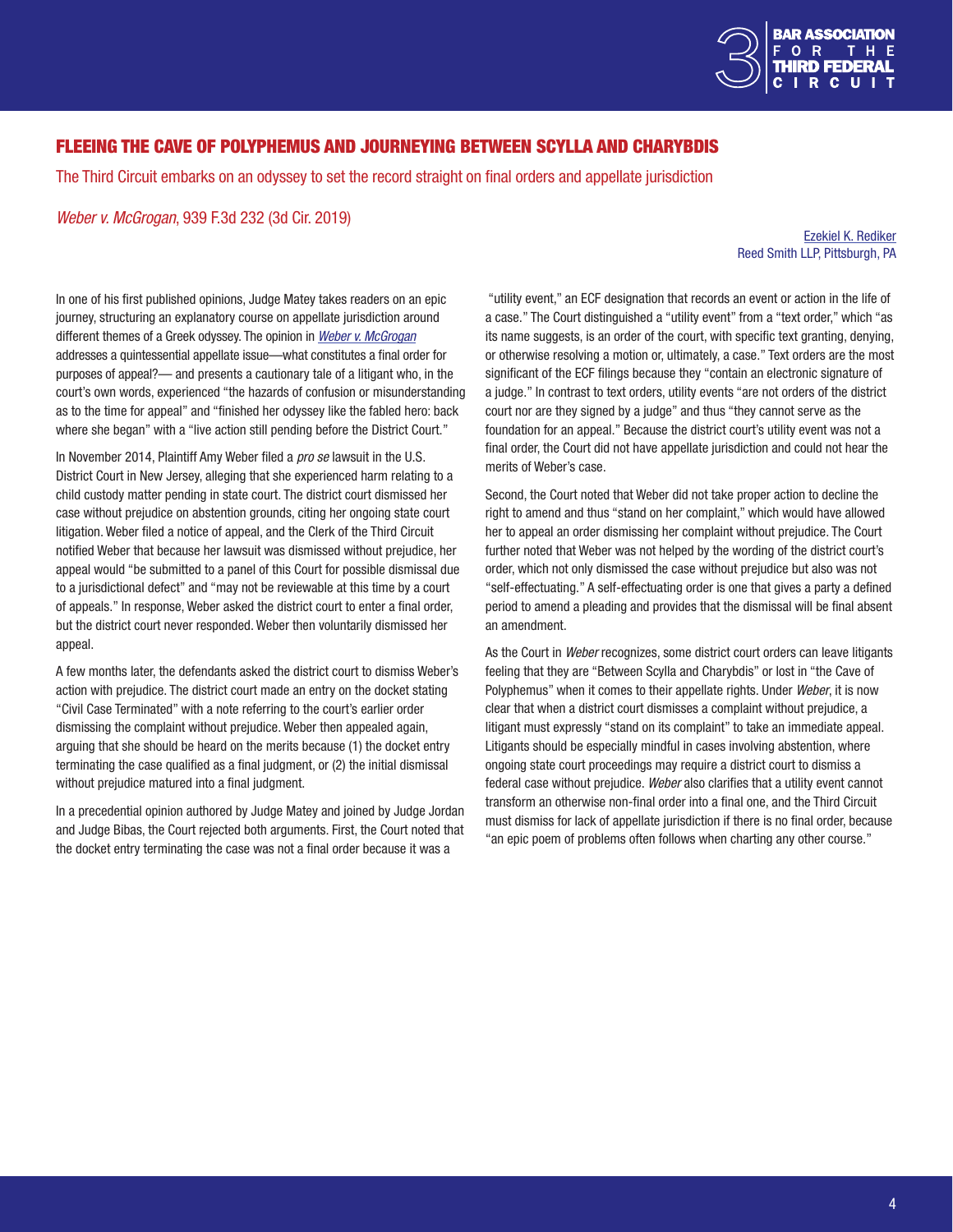

# <span id="page-4-0"></span>U.S. SUPREME COURT AFFIRMS THIRD CIRCUIT'S *EN BANC* RULING REGARDING FDCPA'S STATUTE OF LIMITATIONS

*Rotkiske v. Klemm*, No. 18-328 (U.S. Dec. 10, 2019)

#### [Arleigh P. Helfer III](https://www.schnader.com/attorneys/arleigh-p-helfer/) Schnader Harrison Segal & Lewis LLP, Philadelphia, PA

In May 2018, the Third Circuit, sitting *en banc*, issued a unanimous opinion that clarified the court's approach to federal statutes of limitations. In *[Rotkiske](http://www2.ca3.uscourts.gov/opinarch/161668p.pdf)  [v. Klemm](http://www2.ca3.uscourts.gov/opinarch/161668p.pdf)*, 890 F.3d 422 (3d Cir. 2018), the court diverged from the approach taken by the Fourth and Ninth Circuits and held that the Fair Debt Collection Practices Act's (FDCPA) one-year statute of limitations is an "occurrence based" provision that does not incorporate a discovery rule but instead runs from the date of the violation. However, the court left open the possibility that the FDCPA's statute of limitations is subject to equitable tolling in appropriate cases.

The Supreme Court granted *certiorari* to resolve the circuit split and recently affirmed the Third Circuit's judgment, deciding in an 8-1 opinion that the FDCPA's statute of limitations does not incorporate a discovery rule. *[Rotkiske](https://www.supremecourt.gov/opinions/19pdf/18-328_pm02.pdf)  [v. Klemm](https://www.supremecourt.gov/opinions/19pdf/18-328_pm02.pdf)*, No. 18-328 (U.S. Dec. 10, 2019). The Court also determined that the petitioner had failed to preserve arguments about equitable tolling based on the alleged fraudulent conduct of the respondent.

Justice Ginsburg dissented, contending that the alleged fraud should have prevented the statute of limitations from beginning to run until the petitioner knew or should have known of the respondent's FDCPA violation.

#### **Background**

Rotkiske accumulated credit card debt between 2003 and 2005. His bank referred the debt to Klemm & Associates ("Klemm") for collection. After serving process at an old address where, unbeknownst to Rotkiske, someone accepted service on his behalf, Klemm sued and obtained a default judgment for about \$1,500. Rotkiske discovered the judgment when he applied for a mortgage and brought suit against Klemm and others alleging the debt collection practices violated the FDCPA. Klemm and other defendants moved to dismiss the FDCPA claim as untimely. The district court agreed, rejecting Rotkiske's argument that the FDCPA's statute of limitations incorporates a discovery rule. The district court also rejected Rotkiske's request for equitable tolling, explaining that it was duplicative of his discovery-rule argument.

After argument, but prior to issuing an opinion, the Third Circuit *sua sponte* ordered rehearing *en banc*. In its unanimous opinion following rehearing, the court began its analysis with the statutory text. The FDCPA's statute of limitations states:

> An action to enforce any liability created by this subchapter may be brought in any appropriate United States district court . . . within one year from the date on which the violation occurs.

15 U.S.C. § 1692k(d). The court found this language to be clear. The court explained that there are two basic models for statutes of limitations—an "occurrence rule" in which the statute runs from the date when the injury actually occurred, and a "discovery rule" in which the limitations period runs from the date the aggrieved party knew or should have known of the injury.

The court rejected Rotkiske's arguments and determined that the plain text of the FDCPA establishes an occurrence rule. The Third Circuit distanced itself from the earlier practice of inferring a discovery rule in federal statutes of limitations, and it expressly rejected the Ninth Circuit's approach, announced in *Mangum v. Action Collection Service, Inc.*, 575 F.3d 935 (9th Cir. 2009), of broadly applying a discovery rule to statutes of limitations in federal litigation, including to the FDCPA limitations provision.

#### The Supreme Court's Decision

The Supreme Court affirmed the Third Circuit. Starting with the text of the FDCPA's limitations provision, the Court opined that Congress unambiguously set the "date of the violation as the event that starts the one-year limitations period." Rotkiske argued that the Court should read a general discovery rule into the FDCPA's limitations provision. However, the Court responded that judicial supplementation of statutory text is particularly inappropriate when Congress has stated its intent in clear language and where Congress knew how to implement a discovery rule, as it had done in other statutes.

The Court also addressed Rotkiske's argument that an equitable, fraud-specific discovery rule should apply to his claim. Because Rotkiske had not preserved the issue before the Third Circuit and had not raised the issue in his petition for *certiorari*, the Court declined to reach the merits of that argument, noting that it was not deciding whether the text of the FDCPA's limitations provision permits the application of equitable doctrines or whether the claim Rotkiske alleged (*i.e.*, that Klemm had knowingly served process at a known bad address to prevent Rotkiske from discovering the lawsuit) fell within the scope of cases applying equity-based doctrines to statutes of limitations.

As Justice Sotomayor explained in her concurring opinion, the "only daylight between the majority and dissenting opinions is whether petitioner Rotkiske forfeited reliance on an 'equitable, fraud-specific discovery rule' that forgives otherwise untimely filings." Justice Ginsburg would have found that Rotkiske did not waive the fraud-specific discovery rule issue and would have remanded for further proceedings.

#### **Conclusion**

After *Rotkiske*, FDCPA claims must be brought within one year of the violation. But the Supreme Court left open the possibility that equitable doctrines may affect the FDCPA statute of limitations, particularly where fraud is involved.

From a practitioner's perspective, this decision is a reminder that it is crucial to preserve alternative arguments made below on appeal expressly. Had Rotkiske raised his equitable estoppel argument on appeal, or had he framed the issue in his petition for *certiorari*, there is a chance the matter would have been remanded for further proceedings, as Justice Ginsburg was inclined to do, rather than being dismissed outright.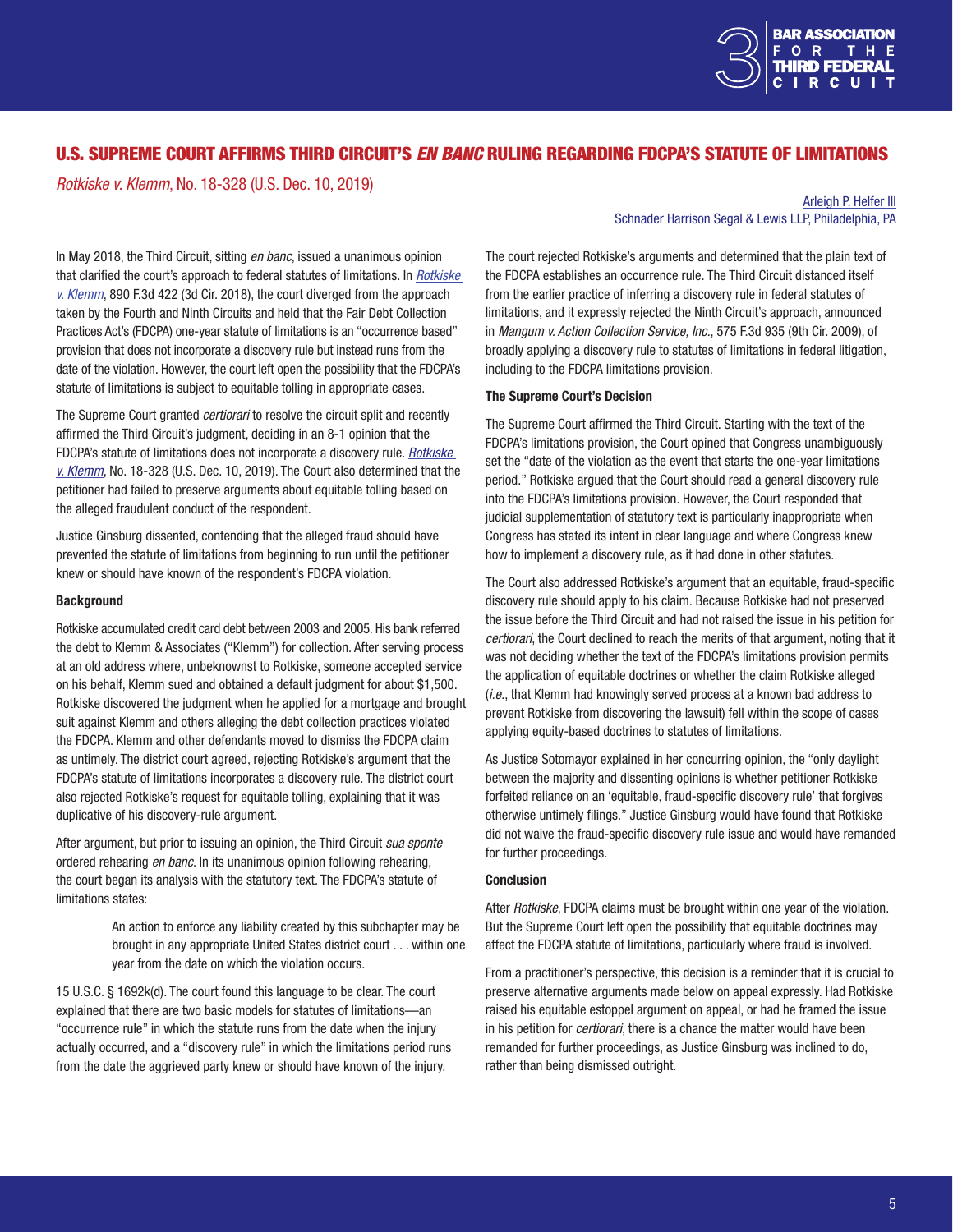

# <span id="page-5-0"></span>THIRD CIRCUIT FORMS WORKPLACE CONDUCT COMMITTEE AND ANNOUNCES APPOINTMENT OF FIRST DIRECTOR OF WORKPLACE RELATIONS

**[Matthew Stiegler](http://www.stieglerlaw.com/attorney-profile.html)** Law Office of Matthew Stielger, Philadelphia, PA

This fall, the Third Circuit appointed Julie Procopiow Todd to be its first Director of Workplace Relations. In that role, Ms. Todd's mission is to strengthen workplaces throughout the circuit in two main ways: (1) by helping to resolve workplace conflicts as they arise and, (2) by training circuit personnel so that fewer conflicts develop in the first place.

Ms. Todd is a Maryland native and graduate of the University of Baltimore School of Law. She comes to the Third Circuit after 26 years of service as an Administrative Judge for the United States Equal Employment Opportunity Commission. While there, she also led the EEOC's award-winning settlement initiative and presented extensively at workplace training programs.

She brings that expertise to bear in her current role working to strengthen Third Circuit workplaces. "I see my role as a circuit peacemaker," she explained. When disputes arise involving accusations of discrimination, harassment, or abusive or retaliatory conduct, employees can turn to Ms. Todd for help in resolving them. Depending on the case, she can give informal advice, undertake investigation, discuss conflicts with supervisors, and work to resolve the conflict. Before disputes degenerate into toxic workplaces and disciplinary proceedings, Ms. Todd will work to resolve the conflict proactively. "I look forward to earning the trust of all employees within the Third Circuit to feel comfortable reaching out to me as a confidential, neutral resource in assisting them with any workplace issues and conflicts they may encounter," she said.

In addition to resolving conflicts, Ms. Todd's other primary duty will be organizing trainings for employees and supervisors circuit-wide. The goal of the trainings is "really to be preventative, to provide tools for individuals … to nip issues in the bud, to provide ways to resolve matters," she said. These trainings will run the gamut from substantive legal education such as discrimination and harassment standards to practical skill-building such as when and how to apologize.

The scope of Ms. Todd's work isn't limited to permanent circuit staff members. The circuit's new workplace procedures cover judges, current and former employees (including all law clerks; chambers employees; interns, externs, and volunteers; federal public defender employees; and probation and pretrial services employees), and applicants for employment.

"I am committed to doing my part to ensure that the Third Circuit is truly a model for a workplace of respect, civility fairness, tolerance and dignity," she said, "free of discrimination and harassment."

The Third Circuit joins four other circuits—the First, Fourth, Fifth, and Ninth Circuits—that also established workplace-relations director positions this year. The creation of these positions comes in the wake of a broader workplacemisconduct review initiated by Chief Justice John Roberts in 2018.

The Third Circuit's appointment of a workplace-relations director is a critical step, according to Jaime Santos, an appellate attorney at Goodwin Procter who has played a leading role in advocating for reform. "It ensures continued development and evolution of these programs. Without someone dedicated to these issues on a full-time basis, it's easy for harassment-prevention initiatives to be a one-time thing."

In her role as director, Ms. Todd will work with the newly formed Third Circuit Workplace Conduct Committee, led by Third Circuit Chief Judge D. Brooks Smith and also including Judge Colm Connolly (D. Del.), Magistrate Judge Maureen Kelly (W.D. Pa.), Magistrate Judge Karoline Mehalchick (M.D. Pa.), Judge Gerald Pappert (E.D. Pa.), Judge Patty Shwartz (3d Cir.), Judge Susan Wigenton (D.N.J.), and Circuit Executive Margaret Wiegand. The committee will set circuit workplace-misconduct policy and advise the Judicial Council on how to process misconduct complaints.

In a statement issued by the Third Circuit, Chief Judge Smith said, "Ms. Todd's background in EEOC matters is an invaluable asset, and one that will redound to the great benefit of the entire Third Circuit as we continue our efforts to provide a safe, hospitable, and efficient workplace for all."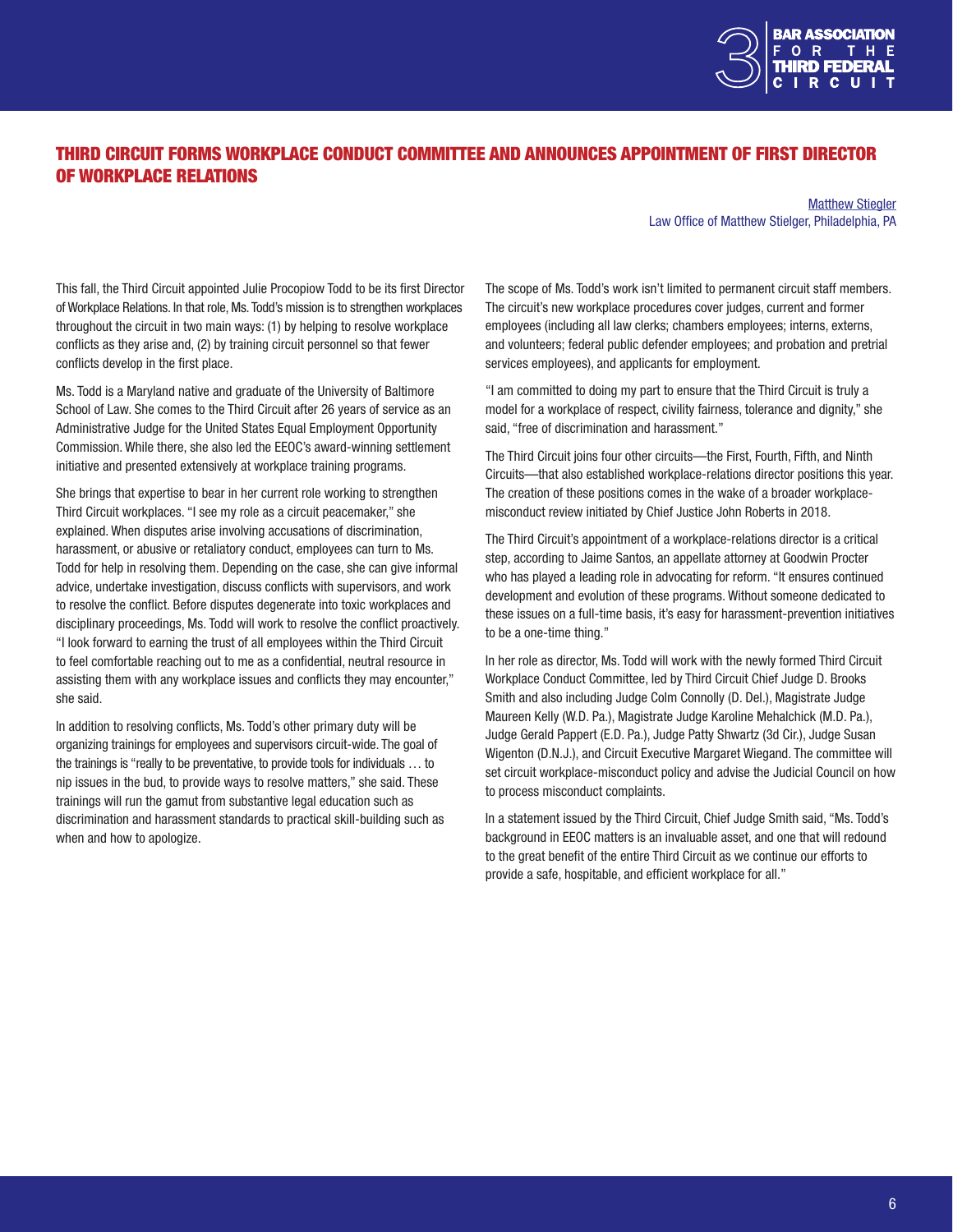# <span id="page-6-0"></span>PRESIDENT'S NOTE

[Andrew C. Simpson](https://www.coralbrief.com/About/Andrew-C-Simpson.shtml) Andrew C. Simpson P.C., U.S. Virgin Islands

As the holidays wind down and we look forward to the new year and a new decade, it is human nature to anticipate what the future holds. As recounted elsewhere in this issue, the Third Circuit's future includes new faces on the bench, increased representation of the Third Circuit within Judicial Conference leadership, and the creation of a Circuit-wide Workplace Conduct Committee to review policies relating to the prevention of workplace misconduct within the judiciary.

The 3CBA's future includes assisting the Circuit with the joint Bench-Bar Third Circuit Judicial Conference starting on May 13, in Philadelphia. The theme of the conference is judicial independence. The Association will be offering two CLE sessions during the Conference. The first will be an ethics CLE that keeps with the conference theme and addresses the intersection of the ethics rules that govern a lawyer's role as an advocate and the lawyer's duties to the judiciary and the profession. The second session will deal with substance abuse issues, particularly opioid and alcohol issues, that affect the profession. I am determined that the Association's future will include the launch of a new website. It's a slow process, but we are going to get there! And look for the official release of our newest edition of the Association's Third Circuit Handbook at the Judicial Conference as well.

If you've never been to a bench-bar judicial conference, I encourage you to take advantage of the opportunity. The conferences are opened to attorneys every third year. In addition to CLE, the conference offers an opportunity to learn about, and give feedback on, issues that affect the practice of law in the federal courts around the Circuit. And the "district breakfasts" are attended by the judges of each respective district within the Circuit along with district staff and fellow lawyers who practice in the district. The breakfasts present a fantastic opportunity to get to know the people who make the court in your district run. Of course, the conference offers many opportunities to socialize with other lawyers who practice in the federal courts. The first such opportunity is at the conference's opening reception, which is sponsored by the Association. I hope to see you there.

One final thought for the future. Earlier this month, you should have received an email reminding you to renew your membership for 2020. We depend upon those modest membership dues to support the Association's activities, from putting on CLEs, to publishing the Handbook, to assisting with opportunities to increase the interaction between bar and bench—all as part of our goal to enhance all aspects of appellate practice in the Circuit. So please, make a contribution to your future by renewing your membership today.

# CHIEF JUSTICE NAMES CONFERENCE COMMITTEE CHAIRS, INCLUDING FOUR FROM THE THIRD CIRCUIT

On October 1, 2019, the Judicial Conference of the United States [announced](https://www.uscourts.gov/news/2019/10/01/chief-justice-names-conference-committee-chairs?utm_campaign=usc-news&utm_medium=email&utm_source=govdelivery) Chief Justice Roberts's committee chair appointments for this year. The twelve chairs named this year include four Third Circuit judges:

- Judge Fisher is the new chair of the Committee on Federal-State Jurisdiction;
- Judge Chagares continues as chair of the appellate rules advisory committee;
- Judge Hardiman continues as chair of the information-technology committee; and
- Judge Scirica continues as chair of the Committee on Judicial Conduct and Disability.

Chairs serve initial terms of three years subject to one reappointment.

The 26-member [Judicial Conference](https://www.uscourts.gov/about-federal-courts/governance-judicial-conference/about-judicial-conference) is the policy-making body for the federal court system. By statute, the Chief Justice of the United States serves as its presiding officer and its members are the chief judges of the 13 courts of appeals, a district judge from each of the 12 geographic circuits, and the chief judge of the Court of International Trade. The Conference meets twice a year to consider administrative and policy issues affecting the court system, and to make recommendations to Congress concerning legislation involving the Judicial Branch.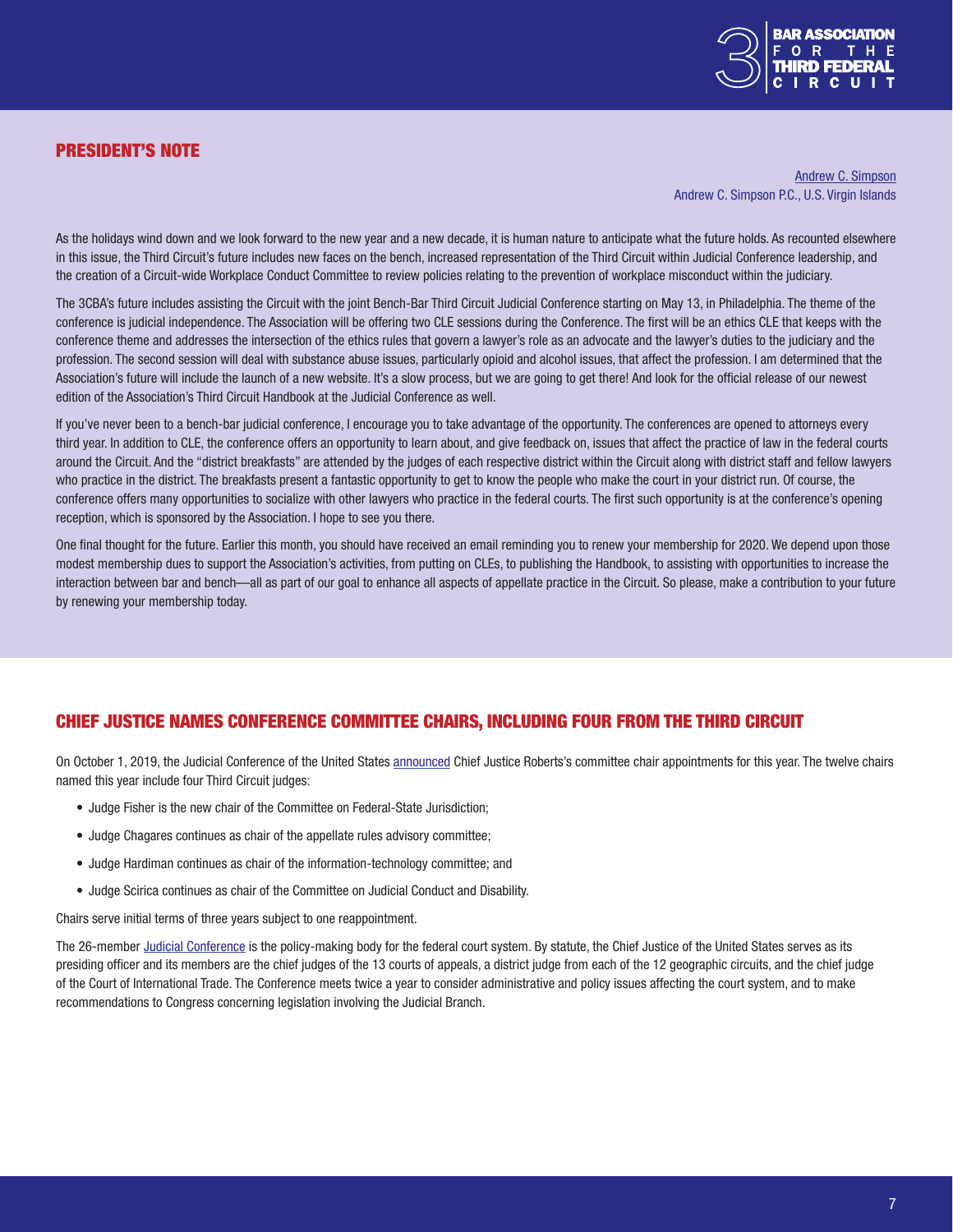

# <span id="page-7-0"></span>JUDGE CHERYL ANN KRAUSE AND JANE CHONG, ESQ. AWARDED 2019 AMERICAN INNS OF COURT WARREN E. BURGER PRIZE

Judge Cheryl Ann Krause and Jane Chong, Esq. are the 2019 winners of the Warren E. Burger Prize, a writing competition that promotes scholarship in the areas of professionalism, ethics, civility, and excellence. The competition's first joint winners were recognized for their essay Lawyer Wellbeing as a Crisis of the [Profession.](https://papers.ssrn.com/sol3/papers.cfm?abstract_id=3464992) The prize was presented at the American Inns of Court's Celebration of Excellence at the Supreme Court of the United States in Washington, DC, on October 26, 2019. Associate Justice Neil Gorsuch hosted the celebration.

The winning essay, which will be published in the South Carolina Law Review, describes the legal profession's current mental health crisis. The authors describe high rates of lawyer depression, anxiety, accidental overdose, and suicide and urge comprehensive examination of the conditions that contribute to lawyer distress. "[T]he suffering lawyer can be understood as a canary in the coalmine of the legal profession," the authors write.

Going beyond poor mental health's effect on individual lawyers and their ability to represent clients effectively, the essay instead focuses on the way in which modern legal practices impair lawyer wellbeing and degrade the profession's ideals. These practices include long hours, diminished training opportunities for young lawyers, the increasing commercialization of practice, and the deterioration of civility and decorum. Striking at the core of professional identity, these practices have led to decreased autonomy, diminished connectedness to others, and debilitating self-doubt.

Calling for the profession to put its ideals into practice, the essay concludes with suggestions for reform. Recommendations include expanding opportunities to develop competence, rewarding public service as well as billable hours, and raising standards of conduct outside as well as inside the courtroom.

Judge Krause was unanimously confirmed to the Third Circuit in 2014. She served previously as a partner at a multinational law firm in Philadelphia, specializing in white collar criminal defense and securities litigation; a lecturer at Stanford, Columbia, and the University of Pennsylvania law schools; and an assistant U.S. attorney in the U.S. attorney's office for the Southern District of New York. She is a former law clerk for retired Associate Justice Anthony M. Kennedy of the Supreme Court of the United States and a member of the University of Pennsylvania Law School American Inn of Court.

A former law clerk for Krause, Jane Chong is an associate at Williams & Connolly LLP in Washington, D.C. She earned her law degree from Yale Law School.